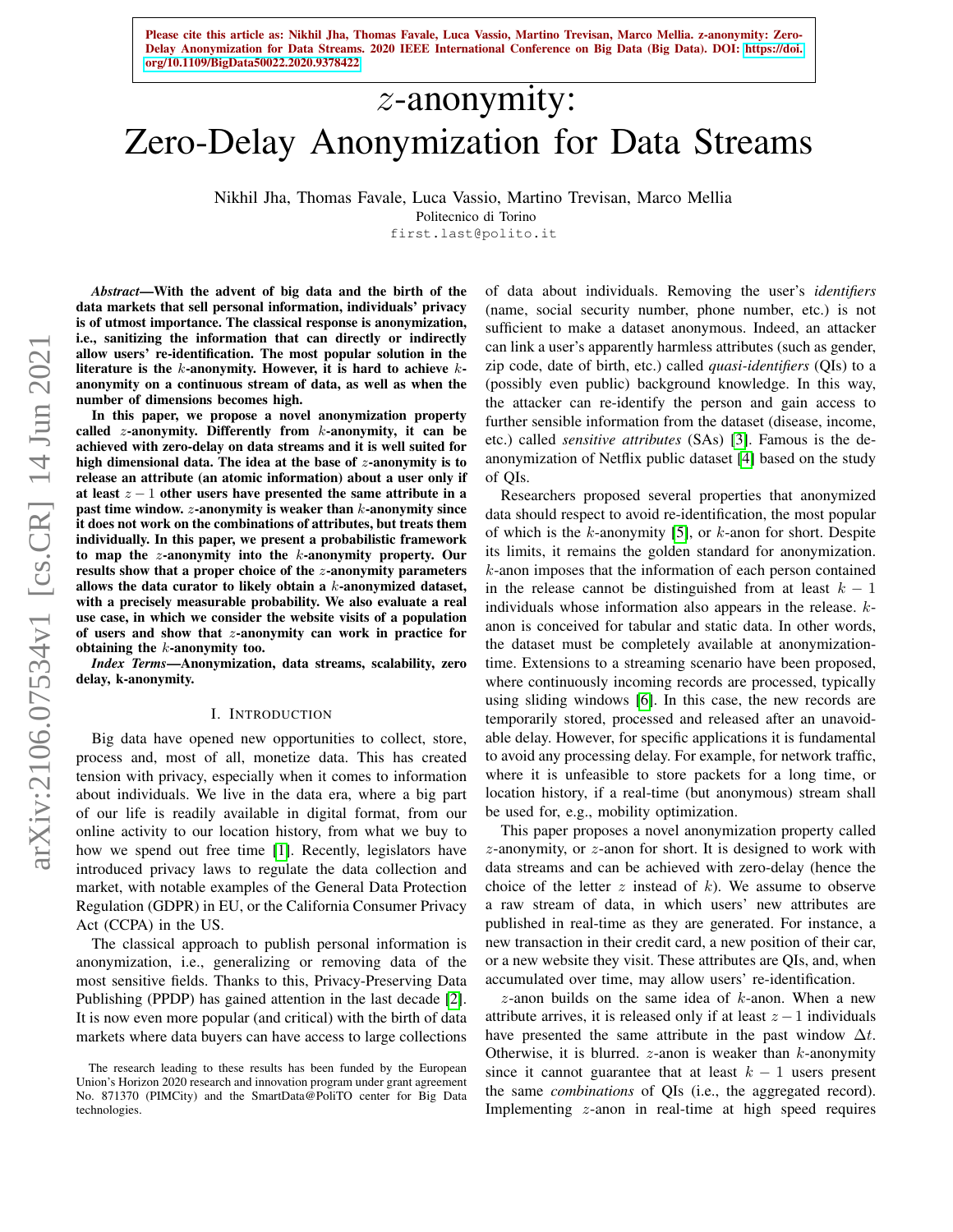ingenuity, especially considering the large number of attributes the system deals with - i.e., the high-dimensional data problem, which is one of the problems hampering  $k$ -anon too [\[7\]](#page-9-6). In this paper, we show that  $z$ -anon can be obtained both with zero-delay and in an efficient way when employing a scalable implementation and appropriate data structures. Lastly, we present a probabilistic framework to map  $z$ - into  $k$ -anon properties. We find out that  $z$ -anon can provide  $k$ -anon with desired probability, for appropriate values of z.

There are various examples of application of z-anon. For instance, we originally proposed it for internet traffic analysis, where high-speed passive monitors process packets that contain QIs (e.g., hostnames of visited websites) in real time [\[8\]](#page-9-7). Similarly, the user browsing history, the credit card history, and the location history offer rich information that companies want to access as quickly as possible, i.e., datum after datum, without waiting for records to be aggregated. For instance, recent credit card transactions can be useful for fraud detection or shopping recommendations; the browsing history for personalized advertisements or market intelligence; the location history to promptly optimize the mobility, or study patterns of real-time traffic.

In the remainder of the paper, after presenting the related work (Section [II\)](#page-1-0), we formalize the z-anon property and present an approach to implement it efficiently and in real-time (Section [III\)](#page-1-1). We then propose a probabilistic model to derive  $k$ -anon properties from  $z$ -anonymized streams (Section [IV\)](#page-3-0), and study the effect of the different parameters (Section [V\)](#page-4-0). We then apply the model to the browsing history use case (Section [VI\)](#page-7-0). Finally, we discuss the limitations of our approach and future work (Section [VII\)](#page-8-0) and draw the conclusions (Section [VIII\)](#page-9-8).

# II. RELATED WORK

<span id="page-1-0"></span>The problem of providing anonymization guarantees to dynamic datasets arose together with the increasing attention towards PPDP. Several approaches have been proposed during the years, that we can roughly group in microaggregation, input and output perturbation, generalization and suppression, clustering-based and tree-based techniques.

Microaggregation techniques ([\[9\]](#page-9-9), [\[10\]](#page-9-10)) group the data and release an aggregated version of them, so that the user's sensitive attributes are not released as is. Input perturbation ([\[10\]](#page-9-10), [\[11\]](#page-9-11)) methods aim at adding noise to the incoming data, while output perturbation techniques ([\[12\]](#page-9-12), [\[13\]](#page-9-13)) generally modify the output so that it is not possible to link a user by means of a sensitive attribute with high confidence.

Other methods directly emerged from the  $k$ -anon concept where a user is indistinguishable from at least other  $k-1$  users in the release. Authors of [\[14\]](#page-9-14) propose two algorithms using suppression and generalization to avoid a correlation analysis from items of a transaction. Achieving  $k$ -anon is not trivial with high-dimensional data where the number of possible combinations of attributes explodes. Popular approaches are based on trees  $([15]–[17])$  $([15]–[17])$  $([15]–[17])$  $([15]–[17])$  $([15]–[17])$  or clustering  $([6], [18]–[21])$  $([6], [18]–[21])$  $([6], [18]–[21])$  $([6], [18]–[21])$  $([6], [18]–[21])$  $([6], [18]–[21])$  $([6], [18]–[21])$ . The rationale is the same: firstly load the incoming records in a structure (either a tree or a cluster) and secondly release those tuples when  $k$ -anon is achieved, while maintaining a trade-off with information loss.

The majority of the previous methods, however, works with the concept of sliding window, i.e., the incoming data is accumulated, then processed, and finally released with a certain delay. Some efforts have been spent to reduce the delay as far as possible: authors of [\[16\]](#page-9-19) include the delay in the concept of output quality, with a trade-off between data quality and batch size.

To the best of our knowledge, the only work that approached the problem of zero-delay anonymization is [\[12\]](#page-9-12), where the authors propose an output perturbation approach. When a sensitive attribute arrives, it is published along with other  $s-1$ other different sensitive attributes, so that the attacker can find it with probability not higher than  $1/s$ . Here, differently, we propose that an attribute is published only if at least other  $z - 1$  users exhibit the same attribute in the past  $\Delta t$ . In the following, we formalize the concept of  $z$ -anon, that we previously empirically adopted in the context of live packet stream monitoring [\[8\]](#page-9-7). We generalize our approach and present a probabilistic framework to observe to what extent the z-anon property allows to satisfy also k-anon.

$$
III. \ z-ANONYMITY
$$

#### <span id="page-1-1"></span>*A. Requirements*

Our goal is to define an anonymization property for data organized in streams that can be achieved with zero delay. Concisely, we seek at defining an anonymization strategy with the following requirements:

- Data streams: we assume that observations arrive continuously in a stream. As such, we shall anonymize them based on a limited view. We do not know the future data, and we can only keep a (limited) memory of the past.
- Zero delay: it shall be possible to achieve the anonymization property without any delay for publishing the anonymized stream. In other words, we want to make an atomic decision. All approaches based on the processing of batches of observations are not applicable, as they need to store and process the entire batch before the release.
- Efficient algorithm for high dimensional data: the anonymization property shall be achieved with an efficient algorithm, allowing deployment on high speed and a large volume of data with off-the-shelf computing capabilities. It is important to carefully build an algorithm working with efficient data structures too, in order to obtain the necessary information as quickly as possible. Moreover, users might expose a large set of attributes, whose number is not known *a priori*.

## *B. The* z*-anonymity approach*

We work on a data stream, in which we continuously receive observations that associate users with a value of an attribute. We define an observation as  $(t, u, a)$ , which indicates that, at time  $t$ , the user  $u$  exposes an attribute-value pair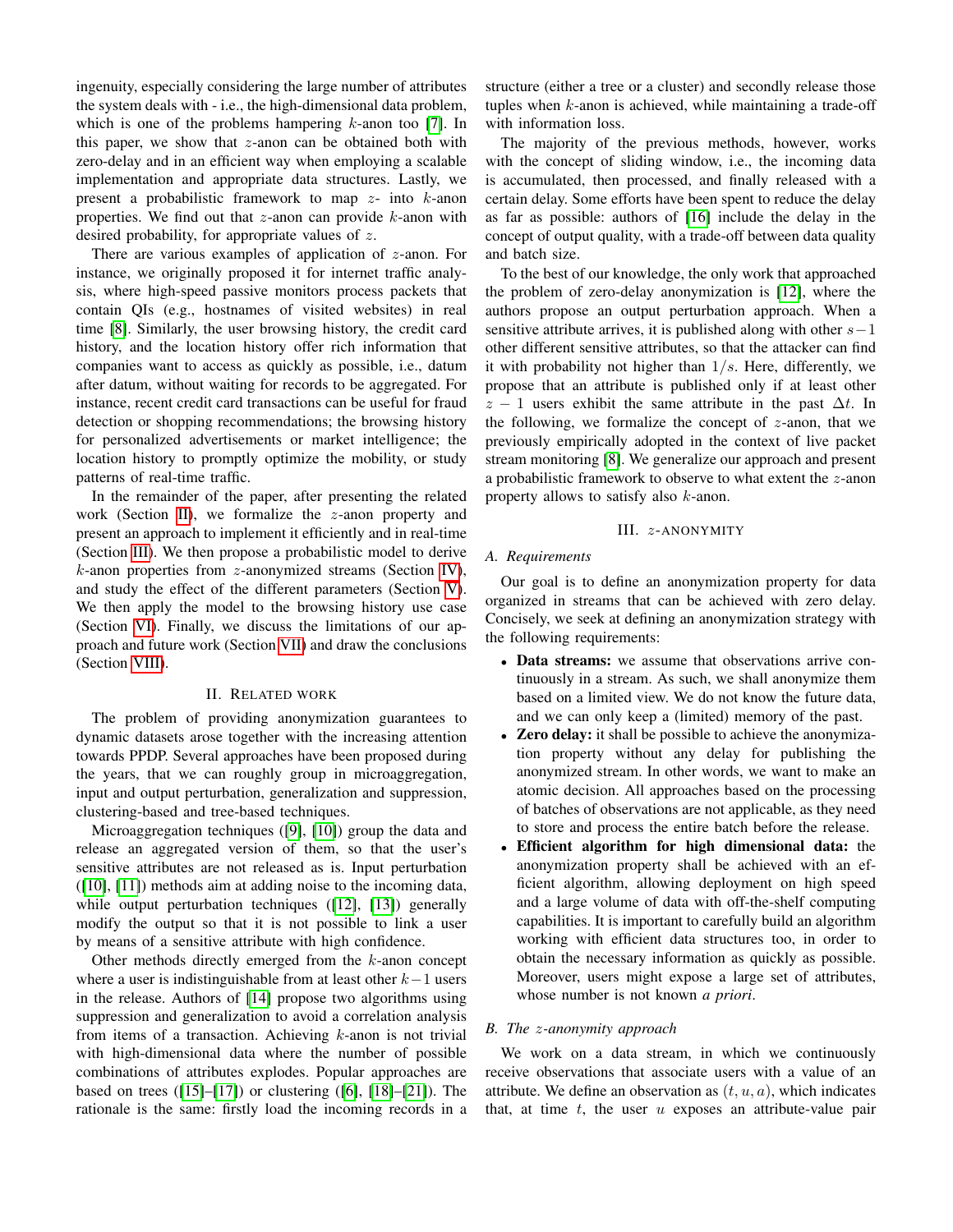a. [1](#page-2-0) For example, if *Sex* is the attribute, and *Female* is the value assumed by the attribute of user  $u$  at time  $t$ , then  $a$  is the pair *(Sex, Female)*. Attributes can be related to whatever field: a visit to a web page, a GPS location, a purchase, etc. We consider attributes a as *quasi-identifiers*, while *sensitiveattributes* are not present. We want to keep private those values of attributes associated with a small group of users. We define the property of  $z$ -private attribute-value as follows:

**Definition 1.** An attribute-value pair  $\alpha$  is z-private at time  $t$ if it is associated with less than z users in the past  $\Delta t$  time interval.

Notice that the same attribute  $a$  can be both  $z$ -private and not  $z$ -private at different time  $t$ .

If the anonymized dataset hides all  $z$ -private attribute-value pairs, it achieves z-anon.

**Definition 2.** A stream of observations is  $z$ -anonymized if all z-private attribute-value pairs are obfuscated, given z and  $\Delta t$ .

In other words, the attributes that are associated with less than z users in the past  $\Delta t$  shall be obfuscated, i.e., removed or replaced with an empty identifier. The goal is to prevent rare values of attributes to be published, thus reducing the possibilities of an attacker to re-identify a user through unusual attributes.

We exemplify a data stream and the  $z$ -anon mechanism in Figure [1.](#page-2-1) Assume  $z = 3$ . At time  $t_0$  user  $u_0$  is the first to expose the attribute-value  $a_0$ . The attribute  $a_0$  is z-private at time  $t_0$ , hence it shall be obfuscated. Still, the information that  $u_0$  exposed the attribute  $a_0$  is kept in memory for a time equal to  $\Delta t$ . At time  $t_1$ , user  $u_1$  also exposes  $a_0$ . Since the number of observations in  $\Delta t$  is still smaller than 3, the observation is not released. At time  $t_2$  user  $u_0$  re-expose again  $a_0$ , extending the lifetime of the observation, but not changing the number of unique users having exposed  $a_0$ . At time  $t_3$ , user  $u_2$  exposes  $a_0$ , making the total users in the past  $\Delta t$  equal to 3. Thus the attribute-value pair  $a_0$  is not z-private at time  $t_3$  and the observation  $(t_3, u_2, a_0)$  can be be released. At time  $t_1 + \Delta t$ the attribute  $a_0$  related to user  $u_1$  expires, hence the total user count decreases back to 2. The same happens when  $u_0$ observation expires (at  $t_2 + \Delta t$ ), so that when  $u_3$  exposes  $a_0$ at  $t_4$  the observation cannot be released.

In a nutshell, in a stream of incoming data, an observation is released if and only if at least  $z - 1$  other users had an observation for the same attribute-value pair in the past  $\Delta t$ time interval.

z and  $\Delta t$  are system parameters that can be tuned to regulate the trade-off between data utility and privacy. This allows  $z$ anon to adapt to the needs of the desired use case, resulting in a flexible paradigm that can be used in many different fields. A large z and a small  $\Delta t$  result in the majority of attributes to be anonymized, while a small z or a large  $\Delta t$  allows rare values to be possibly released.  $\Delta t$  regulates the memory of the system.

<span id="page-2-0"></span><sup>1</sup>Here we will use attribute and attribute-value pair interchangeably.

<span id="page-2-1"></span>

Fig. 1: A graphical example of z-anon concept with  $z = 3$ : a tuple is released only if other  $z - 1 = 2$  different users have exposed the same attribute-value pair in the previous  $\Delta t$ .

It is important to recall that  $z$ -anon acts in an attributeby-attribute fashion, not considering their combinations as in the  $k$ -anon property. Hence, it is interesting to study which guarantees the z-anon algorithm offers in a global perspective, i.e., which assumptions it is possible to make on the overall privacy properties (e.g., it terms of k-anon) of the output.

#### *C. Implementation and complexity*

The z-anon property can be achieved in real-time with zero delay using a simple algorithm based on efficient data structures. We propose to generalize the approach presented in our previous work  $[8]$ : the attribute-value pairs  $a$  are stored as a hash table  $H$ , with linked lists to manage collisions. Each value  $\mathcal{H}(a)$  in the hash table contains three elements:

- $\bullet$  metadata about  $a$ ;
- a Least Recently Used list  $LRU_a$  of tuples  $(t, u)$ ;
- a hash table  $V_a$  for the users.

The idea is to minimize the time spent searching into the data structures, therefore reducing the memory accesses. By assuming that the number of attributes a has the same order of magnitude of the hash structure dimension, collisions are infrequent, and consequently, the total computational cost is  $O(1)$  for each incoming observation.

The  $\mathcal{H}(a)$ 's metadata include the counter  $c_a$  and the reference for the  $LRU_a$  first and last attribute. Referring to Algorithm [1,](#page-3-1) once an observation  $(t, u, a)$  arrives, the value a should be inserted in the hash table, if not already present (lines 2-6), otherwise an update should be performed (lines 7-21). The hash value is calculated and the access to the table is done in  $O(1)$ .

If the user  $u$  comes with attribute  $a$  for the first time in the previous  $\Delta t$ , the user u is inserted into  $\mathcal{V}_a$  in  $O(1)$ ,  $c_a$  is increased by one and the tuple  $(t, u)$  is inserted on top of the  $LRU_a$  in  $O(1)$  thanks to the aforementioned references (lines 8-11). If u was instead already present in  $V_a$  and in LRU<sub>a</sub> with value  $(t', u)$ , we replace  $t'$  with t and the tuple  $(t, u)$  is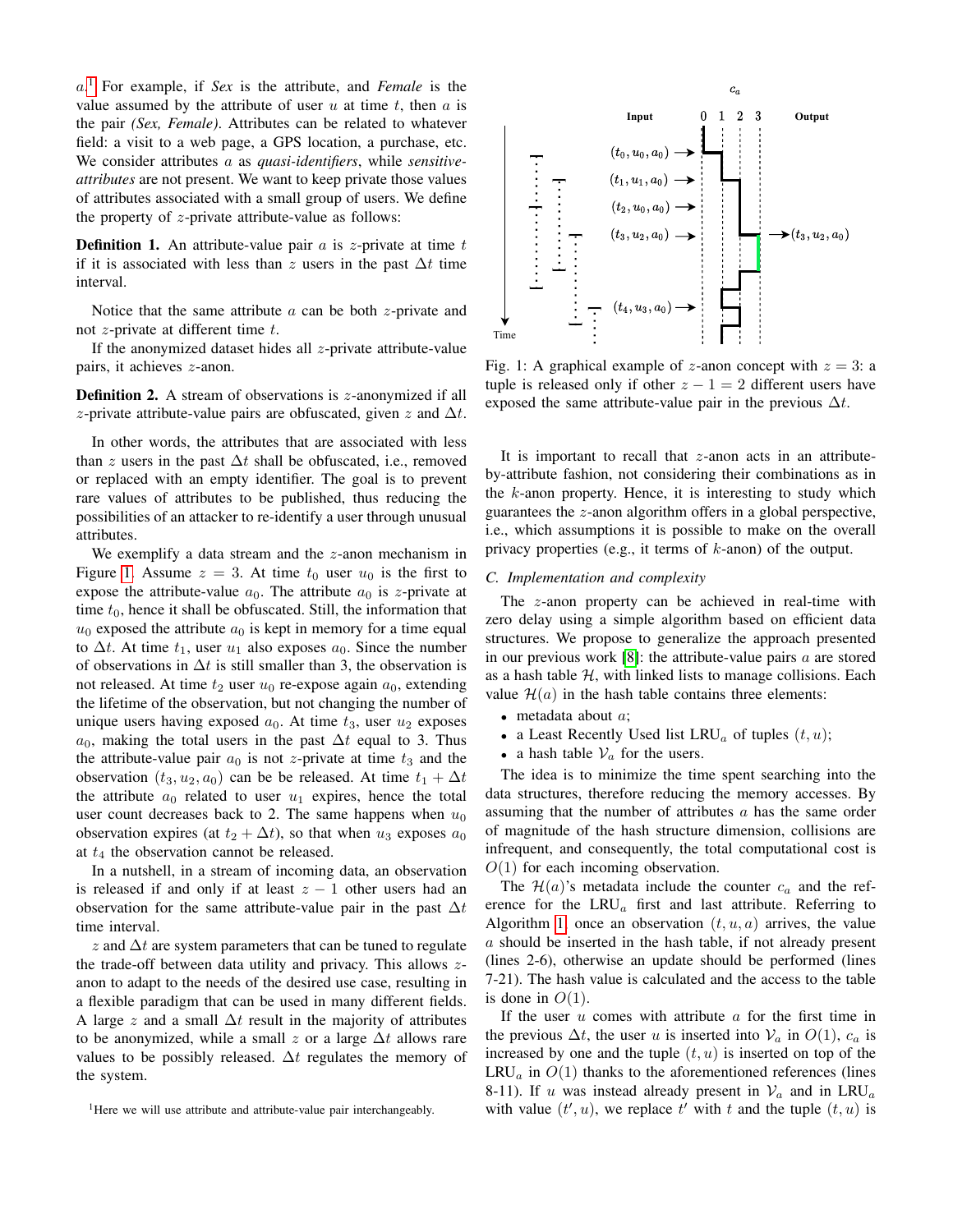moved on the top of the LRU<sub>a</sub>. Again all is done in  $O(1)$ (lines 12-14).

Last, to evict old entries and consequently decrease  $c_a$ , we traverse the LRU in reverse order: we remove each tuple  $(t', u')$  where  $t' < t - \Delta t$ , and we decrease  $c_a$  accordingly (lines 17-21). At last, if  $c_a \geq z$  the observation  $(t, u, a)$  is released (lines 23-24).

k-anon has been proved [\[22\]](#page-9-20) an *NP-Hard* problem. Differently, z-anon property can be achieved for each observation with  $O(1)$  complexity with properly sized hash-tables.

<span id="page-3-1"></span>**Algorithm 1** Pseudo code of the algorithm to implement  $z$ anon.

1: **Input:**  $(t, u, a)$ 2: if  $a \notin \mathcal{H}$  then 3:  $\mathcal{H} \leftarrow \mathcal{H} \cup a$  //new attribute: insert it for the first time 4:  $V_a \leftarrow \{u\}$  //insert new user u<br>5:  $LRU_a \leftarrow (t, u)$  $LRU_a \leftarrow (t, u)$ 6:  $c_a = 1$ 7: else 8: if  $u \notin \mathcal{V}_a$  then 9:  $V_a \leftarrow V_a \cup \{u\}$  //insert new user u 10:  $c_a \leftarrow c_a + 1$  //add new user 11:  $LRU_a \leftarrow (t, u)$ 12: else 13:  $(t', u) \leftarrow (t, u)$  //update timestamp of user u 14: move  $(t, u)$  on top of  $LRU_a$ 15: end if 16: end if 17: *//Always evict old users* 18: for  $((t', u') = \text{last}(LRU_a); t' < t - \Delta t; (t', u') = \text{next})$  do 19: remove  $(t', u')$  from  $LRU_a$ 20: remove  $(u')$  from  $v_a$ 21:  $c_a \leftarrow c_a - 1$ 22: end for 23: if  $(c_a \geq z)$  then 24: OUTPUT  $(t, u, a)$ 25: end if

#### <span id="page-3-0"></span>IV. MODELING *z*-ANONYMITY AND *k*-ANONYMITY

We now study the relationship between the z-anon and  $k$ -anon properties. In particular, we quantify how a  $z$ anonymized dataset could result in a k-anon release with a certain probability. Intuitively, z-anon ensures that each published value of an attribute  $\alpha$  is associated at least with  $z$ users in the past time interval, while, with  $k$ -anon, any given record (i.e., the combinations of all user's attributes) appears in the published data at least  $k$  times. Recall that with highdimensional data, the set of attribute-value combinations becomes extremely high, thus making k-anon tricky to guarantee. Here we show that with a proper choice of  $z$ , it is possible to release data in which users are *k*-anonymized.

We define a simple model where users generate a stream of attributes. Each attribute has a given probability of appearance that reflects its different popularity. We assume few attributes are very popular, with a long tail of infrequent attributes that may seldom appear. This often happens in real-world systems that are governed by power-law distributions [\[23\]](#page-9-21).

## <span id="page-3-4"></span>*A. User and attribute popularity model*

We consider a system in which a set of  $U$  users can access a catalog of A attributes. Let  $U = |\mathcal{U}|$  and  $A = |\mathcal{A}|$ .

Users generate a stream of information, exposing in realtime the attribute they have just accessed. For instance, this reflects a location tracking system in which black boxes installed on a fleet of vehicles periodically exports each car location; or operating system telemetry that periodically reports which application is running; or network meters reporting which website a user is visiting. The system collects *reports* in the form of the tuple  $(t, u, a)$ , i.e., at time t, the user  $u \in \mathcal{U}$ exposes the attribute  $a \in \mathcal{A}$ . For simplicity, we assume that users are homogeneous and all reports are independent, so that the probability of getting a report, only depends on the value assumed by  $a^2$  $a^2$ . In particular, we assume any user u exposes the attribute a with a given rate  $\lambda_a$ , with exponential inter-arrival time. Hence, given the time interval  $\Delta t$ , the number of times a user exposes an attribute a is modeled as a Poisson random variable  $R_a$  with parameter  $\lambda_a \cdot \Delta t$  ( $R_a \sim Poisson(\lambda_a \cdot \Delta t)$ ).

We denote as  $X_a$  the random variable describing whether a user exposed at least once attribute a in a time interval  $\Delta t$ .  $X_a$ assumes value 1 if a user exposes  $\alpha$  in  $\Delta t$ , 0 otherwise. We note that  $X_a \sim Bernoulli(p_a^X)$ , where  $p_a^X$  is the probability that a user exposes attribute  $\alpha$  at least once in the past  $\Delta t$ . It is straightforward to compute  $p_a^X$  given  $\lambda_a$  and  $\Delta t$  as:

<span id="page-3-6"></span>
$$
p_a^X = P[R_a \ge 1] = 1 - P[R_a = 0] = 1 - e^{-\lambda_a \cdot \Delta t} \tag{1}
$$

#### *B. Applying* z*-anon*

We study how a stream of data modeled as above appears when released respecting  $z$ -anon. With  $z$ -anon,  $z$ -private attributes at time t are removed. Namely, if less than other  $z-1$ users are associated with a in the previous  $\Delta t$ , the current association is blurred. We here define the event of a report  $(t, u, a)$  to be published when exposed as a random variable  $O_a$ . We have that  $O_a$  is a Bernoulli random variable with parameter  $p_a^O$ .

<span id="page-3-3"></span>
$$
p_a^O = P[O_a = 1] = P\left[\sum_{v \in \mathcal{U} \setminus u} X_a \ge z - 1\right]
$$
 (2)

Given our assumption of independent and homogeneous users, we are summing  $U - 1$  times the same random variable  $X_a$ . We remove one user since we are checking the z-anon for the report  $(t, u, a)$ . Hence one user is already involved by construction. Since  $X_a$  is a Bernoulli with success probability  $p_a^X$ , its sum results in a Binomial distribution, measuring the number of occurrences in a sequence of  $U - 1$ independent experiments  $\sum_{v \in \mathcal{U}\setminus u} X_a \sim \mathcal{B}(U - 1, p_a^X)$ .

Starting from Equation [\(2\)](#page-3-3) and using the probability mass function of the Binomial distribution we can derive  $p_a^O$  as:

<span id="page-3-5"></span>
$$
p_a^O = 1 - \sum_{i=0}^{z-2} {U-1 \choose i} (p_a^X)^i (1-p_a^X)^{U-1-i}
$$
 (3)

<span id="page-3-2"></span><sup>&</sup>lt;sup>2</sup>We can relax this assumption, e.g., by considering classes of users. We leave this for future work.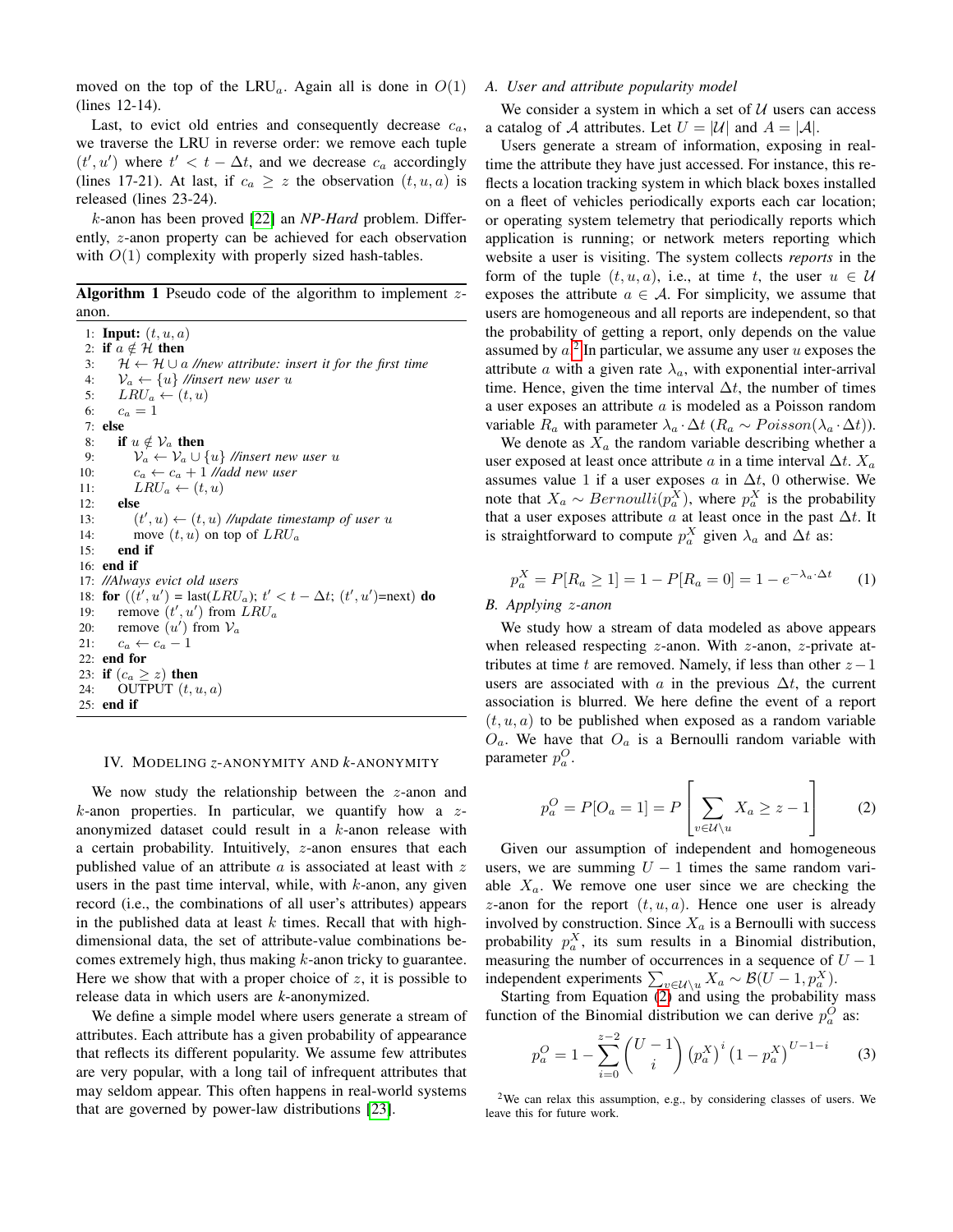Similar to what we did in Section [IV-A,](#page-3-4) we denote as  $Y_a$ the random variable describing if a user published at least once attribute a in a time interval  $\Delta t$ . We note that  $Y_a \sim$ *Bernoulli* $(p_a^Y)$ , where  $p_a^Y$  is simply:

$$
p_a^Y = P[X_a = 1] \cdot P[O_a = 1] = p_a^X \cdot p_a^O
$$

The set of the random variables describing the presence or absence for all the possible attribute-value pairs  $a \in \mathcal{A}$  for a user is denoted as  $\bar{Y} = \{Y_a\}_{a \in A}$ . Again this is equal for all users, being them homogeneous.

# *C. The attacker point of view*

We assume an attacker observes the  $z$ -anonymized output streams for all users  $u \in \mathcal{U}$  for a time  $N\Delta t$  with  $N \in \mathbb{R}^+$ (for simplicity, in our model we considered  $N \in \mathbb{N}, N \ge 1$ ). Hence, in our scenario, the attacker can accumulate the output for a time span possibly much larger than the parameter  $\Delta t$ . Similarly to  $Y_a$ , we can thus define the random variable  $Y_a^N$ , that models whether a user exposed *and* published attribute a at least once during the total observation period  $N\Delta t$ . It is clear that  $Y_a$  and  $Y_a^N$  are strongly related. In fact we have  $Y_a^N \sim Bernoulli(p_a^N)$ , where the parameter  $p_a^N$  can be computed as follows:

$$
p_a^N = [1 - (1 - p_a^Y)^N]
$$

This is because for a user  $u$  to expose and publish an attribute *a* in the period  $N\Delta t$ , (s)he has to be associated with a value 1 of  $Y_a$  at least in one of the N periods  $\Delta t$  long. At the end of the period  $N\Delta t$ , the attacker has observed U users hence obtaining U realizations  $\overline{y^N}$  of the random variable  $\overline{Y^N} = \{Y_a^N\}_{a \in \mathcal{A}}$  including all the possible attributes.

The attacker will not know the random variable  $\overline{Y^N}$ , and will observe only realizations of it. Let us denote as  $y_a^N$  a realization of the random variable  $Y_a^N$  and as  $\overline{y^N} = \{y_a^N\}_{a \in A}$ a realization of the random variable  $\overline{Y^N}$ .

# *D. Getting to* k*-anon*

We want to check to what extent a z-anonymized stream of a user satisfies also k-anonymity property in the whole stream of U users. Given a specific realization  $\overline{y^N}$  of a user, our goal is to derive the probability to observe at least other  $k - 1$ users in U having the same realization  $\overline{y^N}$ . If this happens, the system lets  $k$  users release the same attributes and thus they cannot be uniquely re-identified, resulting k-anonymized.

Let us consider first the probability that two realizations of  $Y_a^N$  are equal. Let us denote the two realizations, related to  $T_a$  are equal. Let us denote the two realizations, related to<br>two users u and v, as  $y_a^N(u)$  and  $y_a^N(v)$ . The probability is simply  $(p_a^N)^2 + (1 - p_a^N)^2$  because either both take the values of 1, or both take the value of 0. Remind that the users are assumed to act independently. The probability that two users have the same realization of  $\overline{Y^N}$  is then the following:

$$
p^{Q} = P\left[\overline{y^{N}(u)} = \overline{y^{N}(v)}\right] = \prod_{a \in \mathcal{A}} \left( (p_{a}^{N})^{2} + \left(1 - p_{a}^{N}\right)^{2} \right)
$$

TABLE I: Terminology used to model  $z$ -anon and  $k$ -anon.

| $\overline{\mathcal{U}, U}$ | Set and number of users                                                  |
|-----------------------------|--------------------------------------------------------------------------|
| A, A                        | Set and number of attribute-value pairs                                  |
| $\Delta t$                  | The time interval length used for evaluating $z$ -anon                   |
| $\overline{N}$              | Length of the data stream, in multiples of $\Delta t$                    |
|                             | on which we test the $k$ -anonymity                                      |
| $\lambda_a$                 | Exposing rate for attribute $a$                                          |
| $R_a$                       | Random variable counting number of times a user exposes                  |
|                             | attribute a in $\Delta t$ . $R_a \sim Poisson(\lambda_a \cdot \Delta t)$ |
| $X_a$                       | Random variable representing whether a user exposes                      |
|                             | attribute a in $\Delta t$ . $X_a \sim Bernoulli(p_a^X)$                  |
| $O_a$                       | Random variable representing whether a report $(t, u, a)$                |
|                             | is published when exposed. $O_a \sim Bernoulli(p_a^O)$                   |
| $Y_a$                       | Random variable representing whether a user published at                 |
|                             | least once attribute a in $\Delta t$ . $Y_a \sim Bernoulli(p_a^Y)$       |
| ${\cal Y}^N_a$              | Random variable representing whether a user published at                 |
|                             | least once attribute a in $N\Delta t$ . $Y_a^N \sim Bernoulli(p_a^N)$    |
| $\overline{Y^N}$            | Set of random variables $\{Y_a^N\}_{a \in \mathcal{A}}$                  |
| Q                           | Random variable representing whether two realizations of                 |
|                             | $\overline{Y^N}$ are equal. $Q \sim Bernoulli(p^Q)$                      |
|                             |                                                                          |
| $p_{k-anon}$                | Probability that a realization of $\overline{Y^N}$ satisfies             |
|                             | k-anonymity property                                                     |
|                             |                                                                          |

where  $\overline{y^N(u)}$  and  $\overline{y^N(v)}$  are the two realizations of  $\overline{Y^N}$ . The parameter  $p^Q$  can be seen as the parameter of a Bernoulli random variable Q describing whether two realizations are equal (assuming value 1) or not (assuming value 0).

Finally we define the probability that a given realization  $\overline{y^N(u)}$  satisfies the k-anonymity property. Hence, it means that there are at least  $k - 1$  other users with the same realization. We denote this probability as  $p_{k-anon}$ .

$$
p_{k-anon} = P\left[\sum_{v \in \mathcal{U}\backslash u} Q \ge k - 1\right]
$$

Then  $p_{k-anon}$  is the probability that at least other  $k-1$ realizations are equal to the one studied. Again, as in Equa-tion [\(2\)](#page-3-3),  $\sum_{v \in \mathcal{U} \setminus u} Q$  follows a Binomial distribution of  $U - 1$ experiments with probability  $p^Q$ . Then we can derive  $p_{k-anon}$ as in Equation [\(3\)](#page-3-5):

$$
p_{k-anon} = 1 - \sum_{i=0}^{k-2} {U-1 \choose i} (p^Q)^i (1-p^Q)^{U-1-i}
$$

In summary, our model describes the probability that a data stream undergoing z-anon results in dataset which respects the  $k$ -anon property. Although we can only provide a probabilistic guarantee that the released data will be  $k$ -anonymized, we can study and control this probability as a function of the parameters.

#### <span id="page-4-0"></span>V. COMPARING *z*-ANONYMITY AND *k*-ANONYMITY

In the following, we show the impact of the system parameters on the k-anon and z-anon properties. In our model, we assume a small set of popular attributes and a large tail of infrequent ones. This allows us to catch the nature of systems where users are more likely to expose top-ranked attributes, but there exist a large catalog. As such, we choose that the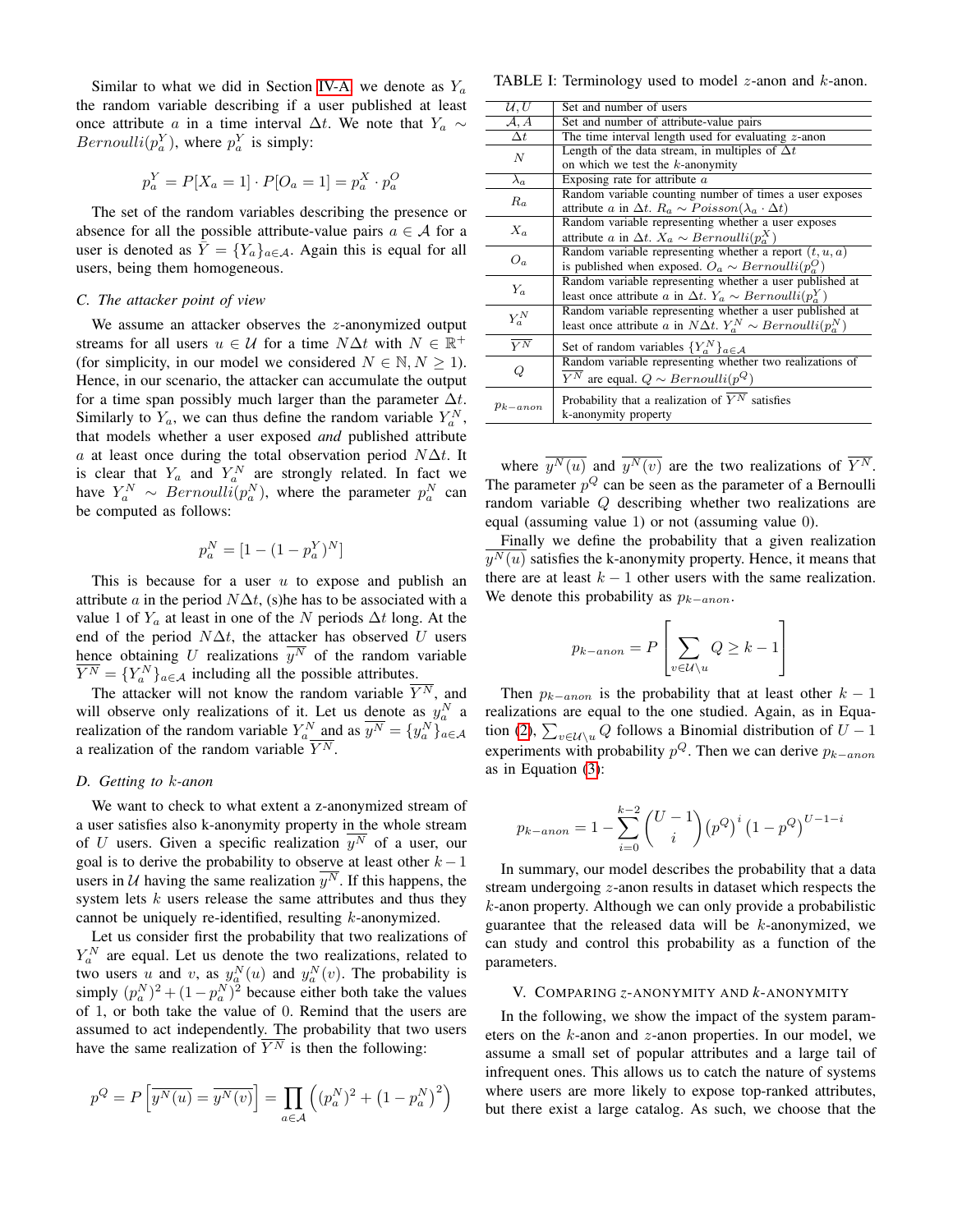<span id="page-5-1"></span>

<span id="page-5-0"></span>TABLE II: The default values used for the model.

Fig. 2: The probability  $p_a^Y$  for a user to publish attribute a in  $\Delta t$ , according to its rank.

 $\lambda_a$  for all attributes follow a power law in function of their rank. Let us suppose attributes are sorted by rank, and the most popular attribute is  $a_1$  and the least popular  $a_A$ . We impose  $\lambda_{a_1} = 0.05$  and set the remaining  $\lambda_a$  as the powerlaw function  $\lambda_{a_r} = 0.05/r$ , where r is the rank of attribute  $a_r$ . The  $p_a^X$  value is evaluated as described in Equation [\(1\)](#page-3-6) for the sake of simplicity, we consider  $\Delta t = 1$  unit of time. Notice that the different attributes are independent and  $p_{a_r}^X$  is not a distribution probability mass function, hence it does not have to sum to 1.

We have defined a model that describes the probability that in the released data, satisfying z-anon, a user has at least  $k-1$ other users with the same set of associated attributes. Formally speaking,  $p_{k-anon} = \mathcal{F}(U, A, \lambda, N, z, k) \rightarrow [0, 1]$ . As such,  $F$  gives the probability a generic user is k-anonymized in the released data. Each of the above parameters has an impact on the output probability  $p_{k-anon}$ . Here, we study the impact of different combinations of parameters. Where not otherwise noted, the default parameters listed in Table [II](#page-5-0) are used.

# *A. The impact of the attribute rank*

We first focus on the  $p_a^Y$ , i.e., the probability of observing at least once the attribute  $\alpha$  in a  $\Delta t$ , for a given user, in the released data, after z-anonymization. Figure [2](#page-5-1) shows the  $p_a^Y$ in function of the attribute rank. Remind that the popularity of attributes follows a power law, since  $\lambda_{a_r} \approx r^{-1}$ . Indeed, the blue solid line in the figure shows the probability of observing an attribute in case  $z = 1$ , i.e., no anonymization (equal to

 $p_a^X$ ). The curve appears as a straight line, representing a power law on the log-log plot. When enabling z-anon  $(z > 1)$ , we notice that the probability of observing uncommon attributes abruptly decreases with an evident knee. For example, if we observe the curve for  $z = 20$  (green dashed line in the figure), already the  $300<sup>th</sup>$ -ranked attribute is observed with a probability below  $10^{-6}$ , while it appears on the original stream with  $10^{-3}$ . A higher z moves the knee of the curve closer to the top-ranked attributes. In other words, the figure shows how z-anon operates in preventing uncommon attributes from being released. Indeed, those attributes are released only when enough users are exposing them, hence very rarely.

# *B. The impact of* A

In Figure [3,](#page-6-0) we study the impact of the size of the catalog of attributes  $A$ . In Figure [3a](#page-6-0) we show in a z-anon dataset how the probability  $p_{k-anon}$  of a user being k-anonymized varies with  $A$ . To this end, we perform different simulations with increasing numbers of attributes A. We consider a system where only the top A ranked attributes exist. Intuitively, with a large number of attributes, it is harder to find users with the same output attribute set  $\overline{y^N}$ . However, our assumption of a long tail of infrequent attributes plays with us. indeed, the probability of observing them rapidly goes to to 0 (see Figure [2\)](#page-5-1), and, as such, these attributes rarely appear in the users' released sets. Figure [3a](#page-6-0) shows this behavior with  $k = 2, 3, 4$ , while keeping constant values of  $z$  and  $U$ . With a very small catalog of top- $100$  or less attributes, users are  $k$ -anonymized with reasonable certainty, being very likely to observe multiple users with the same set  $y^N$ . When A increases, we start releasing lesspopular attributes. The number of possible attribute combina-tions thus explodes exponentially<sup>[3](#page-5-2)</sup>, and  $z$ -anon starts showing its effects. Focusing, for example on the orange dashed curve for  $k = 2$ , when A exceeds 100, the probability of finding 1 or more identical users to a given one suddenly decreases. However, it settles to approximately 0.9 with  $A > 100$ , clearly showing the effect of z-anon. The infrequent attributes are not released, and, as such, this limits the explosion of the possible combinations. Further enlarging A does not affect  $p_{k-anon}$ , as the attributes in the tail are anyway not published. Increasing the value of  $k$  results in lower probability of satisfying  $k$ -anon property.

For comparison, in Figure [3b](#page-6-0) we report the effect of finding at least an identical user to a given one with different values of parameter z of z-anon. Similarly to the other cases,  $p_{k-anon}$ starts at 1, when few attributes are present, and the number of their possible combinations is low. When A increases, less frequent attributes start to appear. The possible combinations of attributes explode exponentially. With  $z = 1$ , i.e., no zanon in place, the probability of finding identical users rapidly goes to 0. Enabling z-anon, we prevent rare attributes to be released, thus reducing the possible combinations. The higher z, the higher the  $p_{k-anon}$ .

<span id="page-5-2"></span><sup>&</sup>lt;sup>3</sup>The attribute combinations increase as  $2^A$ .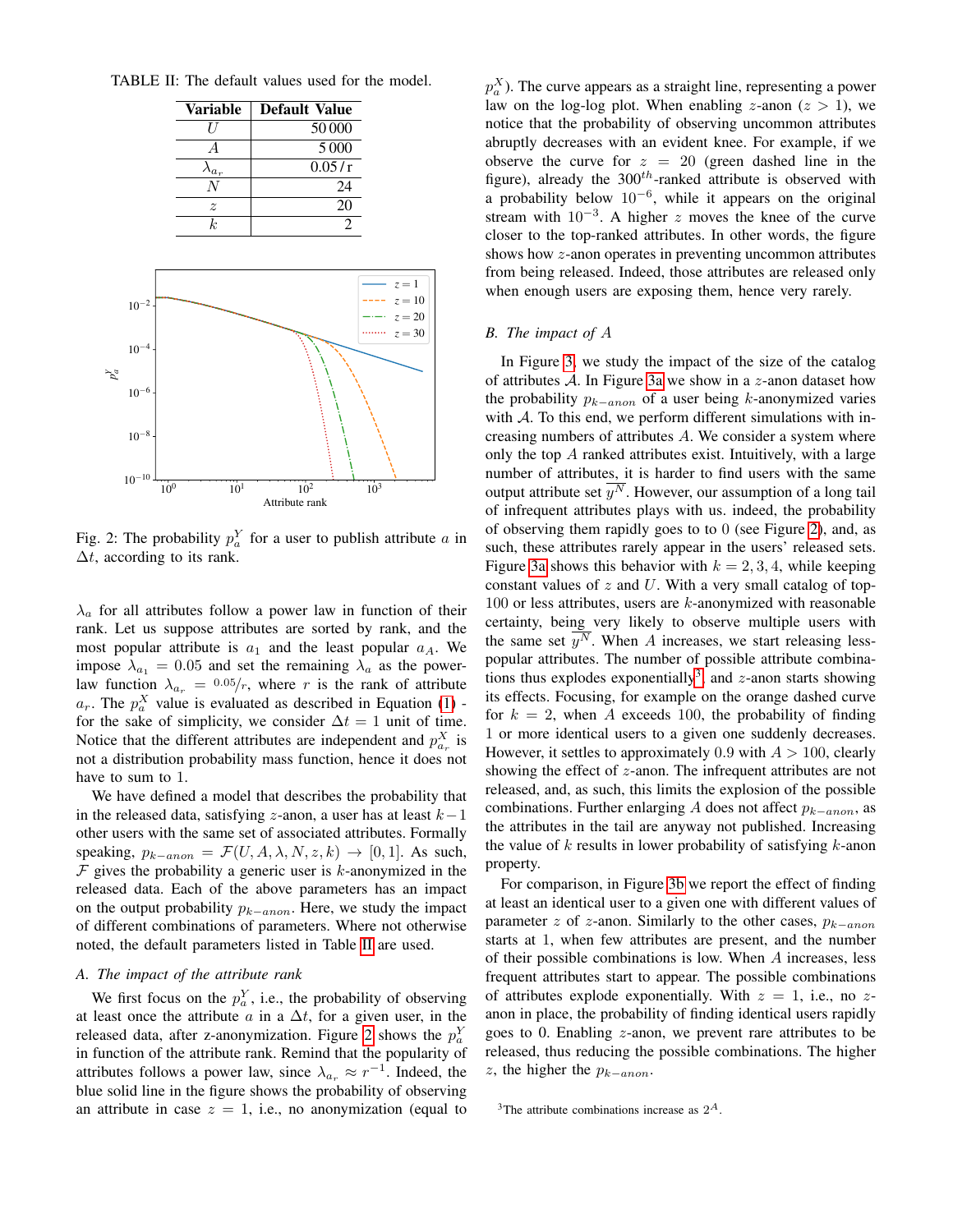<span id="page-6-0"></span>

Fig. 3: The impact of A on  $p_{k-anon}$ , considering both different  $k$  and  $z$  values.

In summary,  $z$ -anon allows  $k$ -anonymity to be satisfied with a non-zero probability, even with a long tail of attributes.

# *C. The impact of* z

We now evaluate the impact of z on the  $p_{k-anon}$ . In Figure [4,](#page-6-1) we report how different values of  $z$  result in different probabilities for a given user to be  $k$ -anonymized, i.e., there are at least  $k - 1$  other users with the same set of released attributes. The other parameters are fixed to the values shown in Table [II,](#page-5-0) and different lines correspond to different values of k. Intuitively, the larger is z, the higher is  $p_{k-anon}$ . Focusing on  $k = 2$  (blue solid line),  $p_{k-anon}$  increases starting from  $z = 4$ . With  $z = 20$ , the probability of finding at least a user with an identical set of released attributes is already 0.8. When  $k > 35$ ,  $p_{k-anon}$  approaches 1 for the three curves, giving the almost certainty that the whole release is  $k$ -anonymized (for  $k = 2, 3, 4$ ). In other words, it is possible to choose a proper z to enforce a desired k and  $p_{k-anon}$  on the released data.

## *D. The impact of* U

Next, we study in Figure [5](#page-6-2) how the number of users  $U$ impacts the privacy of the released data. If we only increase the number of users  $U$ , not shown in the Figure, there is

<span id="page-6-1"></span>

Fig. 4: The impact of z on  $p_{k-anon}$  for different k values.

<span id="page-6-2"></span>

Fig. 5: The impact of U and z on  $p_{k-anon}$  for different k values  $(z = 20)$ .

a higher chance that some users have even rare attributes released, breaking thus  $k$ -anon. This would happen because a large number of users would cause even less-popular attributes to overcome the  $z$  threshold, increasing the number of possible combinations, and decreasing  $p_{k-anon}$ . Hence, for a fair comparison,  $z$  is set proportional with  $U$ , and we report it on the upper x-axis of Figure [5.](#page-6-2) Again,  $\hat{A}$  is fixed to 5000. Focusing on  $k = 2$  (blue solid line), we notice how  $p_{k-anon}$ grows quickly with U. With  $U = 22000$  (and  $z = 9$ ), the probability of a user of having another user with identical attributes is already 0.5.  $p_{k-anon}$  keeps growing, even if at a lower pace, reaching value very close to 1 with  $U = 100000$ . This result shows that a large number of users leads to better guarantees of k-anon as far as z is set proportionally to  $U$ .

# *E. The impact of* N

Finally, Figure [6](#page-7-1) shows the impact of the observation time of the attacker  $(N)$ , defined for simplicity in multiples of  $\Delta t$ . The figure quantifies how increasing N affects  $p_{k-anon}$ . In Figure [6a](#page-7-1)  $N$  varies on the  $x$ -axis, while different lines represent different  $k$ . Intuitively, having a larger observation time makes it more difficult for users to be  $k$ -anonymized, since the probability that rare attributes are released increases, and, thus, the number of attribute combinations. When an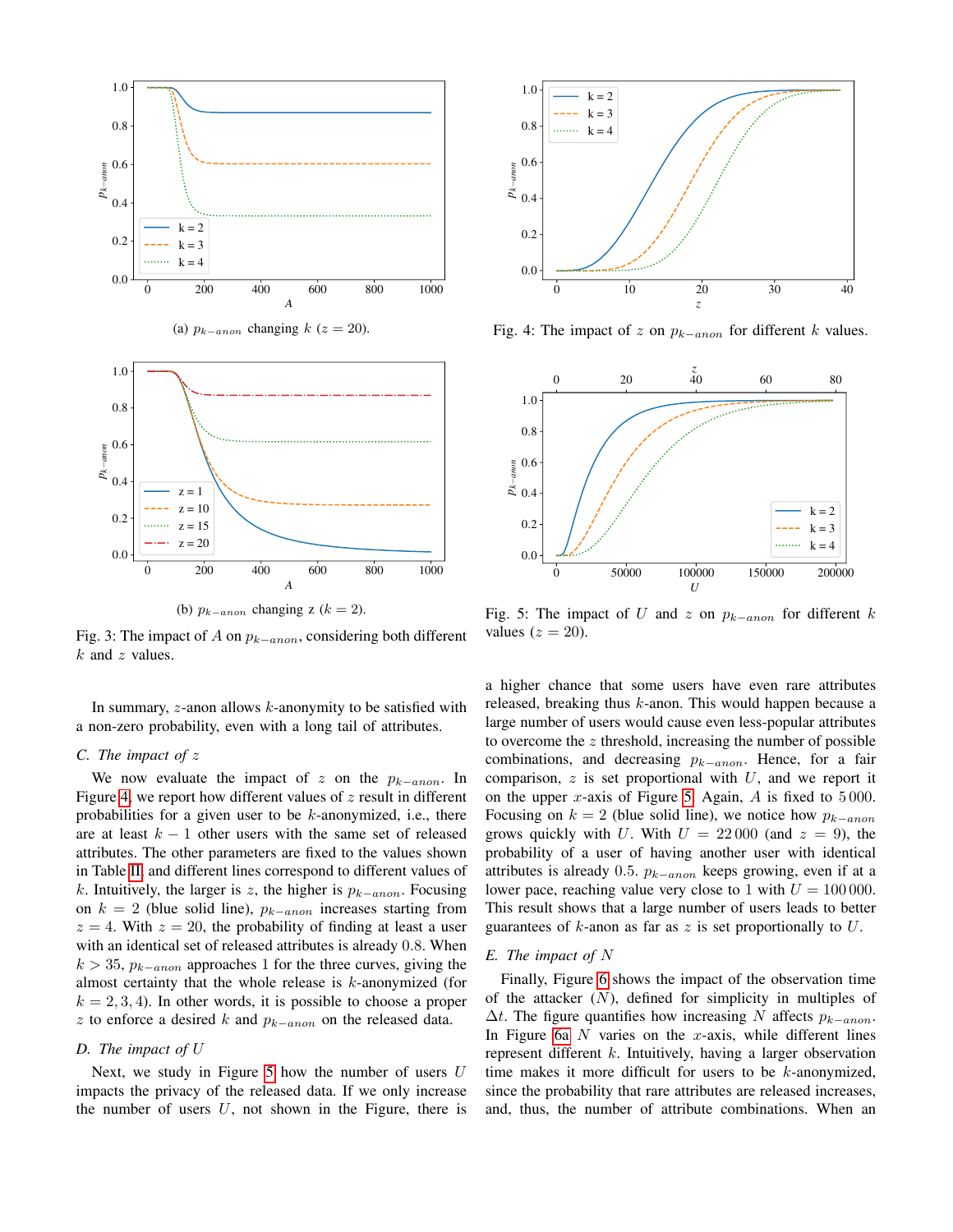attacker can access enough z-anonymized data,  $p_{k-anon}$  drops. Looking at the blue solid line for  $k = 2$ , after  $N = 22$  periods of  $\Delta t$ , the probability of finding identical users starts falling, reaching 0 with  $N = 45$ . We observe a similar behavior with higher values of  $k$  (dashed lines), for which the decrease starts earlier and it is steeper.

Figure [6b](#page-7-1) shows different insights, observing the impact of the attacker obtaining data in a longer time window. Here, we fix  $k = 2$ , and we draw different lines for different z, with N up to 400. With  $z = 1$ , no k-anon can be guaranteed as soon as the attacker observes the data for  $N > 3$ . z-anon preserves k-anon for longer time (e.g., up to  $N = 70$  for  $z = 120$ . This suggests to use z-anon in combination with other privacy preserving approaches, e.g., user ID rotation or randomization after  $N\Delta t$  time. Interestingly, with larger values of z,  $p_{k-anon}$  grows again as the observation time increases. This happens because, sooner or later, the most popular attributes will be exposed *and* published by almost every user. Hence, the observations  $y^N(u)$  will be mostly composed of 1s, and thus most likely be equal to others. For this phenomenon to occur within a reasonable observation time, z must be large enough to just consider most popular attributes, that will take less time to be exposed by almost every user.

## <span id="page-7-0"></span>VI. A PRACTICAL USE CASE: THE VISITS TO WEBSITES

In this section, we explore a practical use case for the zanon: the users' navigation data. To this end, we use the data gathered on a real network to set the parameters of our model. We build on passive measurements collected by Tstat [\[24\]](#page-9-22), a passive meter that collects rich flow-level records, including hundreds of statistics on the monitored traffic. Essential to our analysis, Tstat builds a log entry for each TCP connection observed on the network, and, for each, it reports, among other statistics, the IP address of the client, a timestamp and the domain name of the server as indicated on the HTTP or TLS headers.<sup>[4](#page-7-2)</sup> We use the entries collected over one day in 2018 in a Point Of Presence of a European ISP aggregating the traffic of approximately 10 000 households. To filter those websites carrying very little information, such as content delivery networks, cloud providers or advertisement, we keep only those websites included in the top-1 Million rank by Alexa<sup>[5](#page-7-3)</sup> and not belonging to the aforementioned categories. For privacy reasons, we encrypted the client identifiers, i.e., the IP addresses, with the Crypto-PAn [\[25\]](#page-9-23) algorithm, rotating the encryption keys every day.

We use 1 day of collected data to estimate values of the parameters. We assume  $\Delta t = 1$  hour and  $N = 24$ . We obtain  $A = 27 482$  and  $U = 9670$ , and we estimate directly the  $p_a^X$  for each attribute (a website in this case).<sup>[6](#page-7-4)</sup> Then, we

<span id="page-7-4"></span><span id="page-7-3"></span><sup>5</sup><https://www.alexa.com/topsites>

<sup>6</sup>We opt to extract directly the  $p_a^X$  rather than  $\lambda_a$  since these were directly available in the collected data.

<span id="page-7-1"></span>

(a)  $p_{k-anon}$  changing k ( $z = 20$ ).



Fig. 6: The impact of observation time N on  $p_{k-anon}$ , considering both different  $k$  and  $z$  values.

setup our analysis with these obtained parameters, running our probabilistic framework and showing the results we obtain.

In Figure [7,](#page-8-1) we show the probability  $p_a^Y$  of observing the attribute  $a$ , for a given user, in the released  $z$ -anon data. The solid blue line corresponds to  $z = 1$ , i.e., no anonymization, thus reporting the popularity of websites in the dataset. The most popular website is *google.com*, which has  $p_{g o o g le.com}^{X} = 0.34$ , meaning that in 1 hour any of the users will visit this website at least once with this probability. There are some very popular websites, with the top-7 ranked having  $p_a^X > 0.1$ . In the tail, we find 15 464 websites accessed by only one user on the considered day. When running  $z$ -anon with  $z > 1$ , these uncommon websites are not released, as they are associated with less than z for most of  $\Delta t$ . Focusing on the orange dashed line for  $z = 10$ , starting from the  $200^{th}$ -ranked website, the probability of observing it in the released data falls rapidly (notice the log scale). Higher values of  $z$  (green and red dashed lines) result in earlier and steeper decrease of  $p_a^Y$ . We can compare this figure with Figure [2,](#page-5-1) which shows the same results for the previous case. We first notice that the dashed lines (for  $z > 1$ ) move away from the solid blue line  $(z = 1)$  in the same range  $10^2 - 10^3$ . Secondly, we

<span id="page-7-2"></span><sup>4</sup> In case of HTTP transactions, the domain name is extracted from the Host HTTP header, while in case of the TLS from the SNI header in the Client Hello message.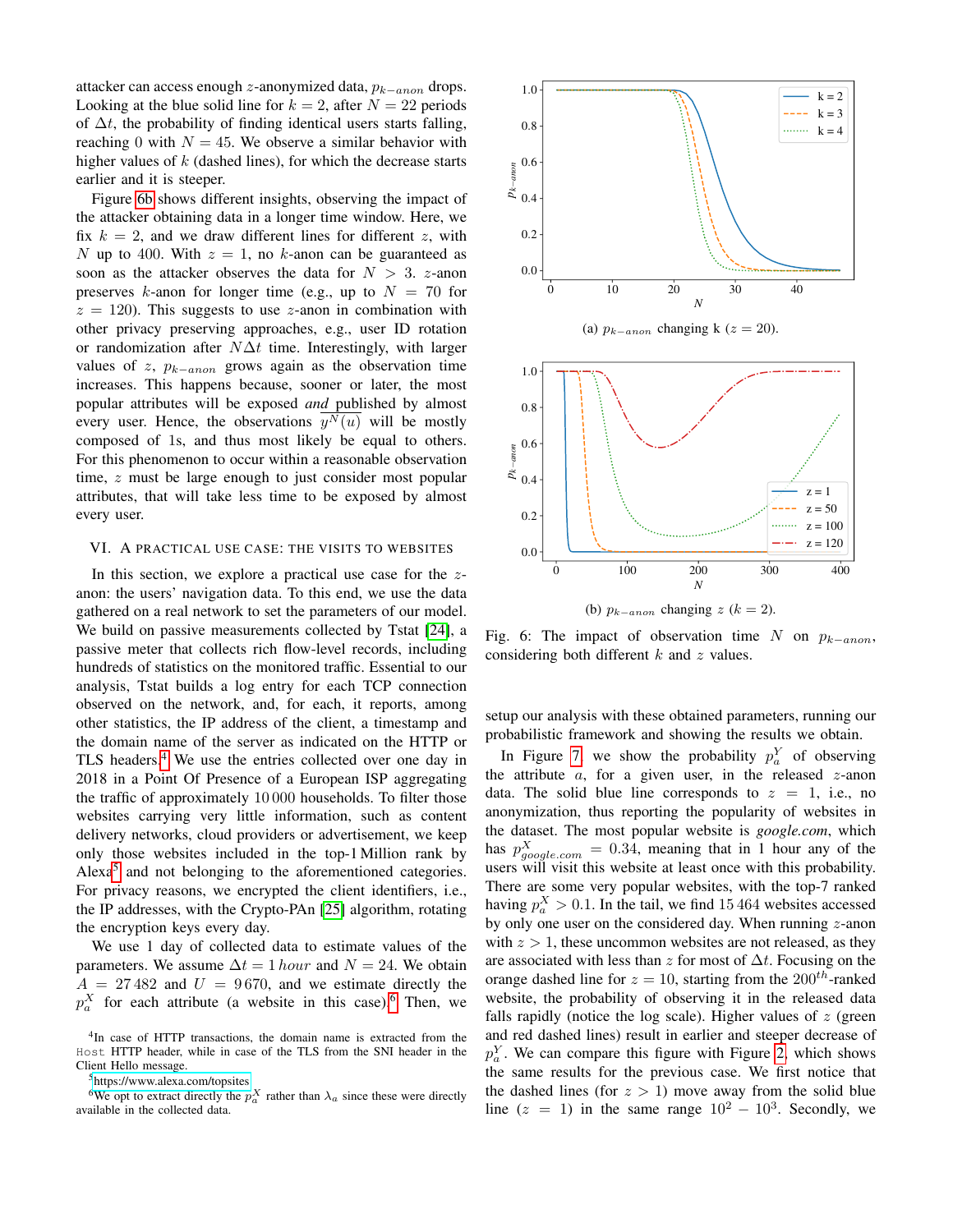<span id="page-8-1"></span>

Fig. 7: The probability  $p_a^Y$  to publish attribute a in a  $\Delta t =$ 1 hour, according to its rank, as estimated from the users' navigation data ( $U = 9670$ ,  $A = 27482$ ).

notice that the top-ranked attributes have higher  $p_a^Y$  than the previous case, with 70 websites having  $p_a^Y > 10^{-2}$ . This is a peculiarity of the web ecosystem, characterized by a few tens of very popular websites, including popular search engines, news portals and productivity suites, and a long tail of niche websites. In the following, we show that  $z$ -anon also works for this scenario, despite the large number of popular websites boosting the number of possible attribute combinations.

We now evaluate the impact of  $z$ -anon on the released data in terms of the  $k$ -anon property. Running the probabilistic framework described in Section [IV,](#page-3-0) we can derive the probability  $p_{k-anon}$  that a given user has at least  $k-1$  other users with the same attribute set. We show the results in Figure [8,](#page-8-2) where we report how  $p_{k-anon}$  varies with z, for different values of  $k$ . Focusing for example on the blue solid line (for  $k = 2$ ), we notice that z must exceed 200 for  $p_{k-anon}$  to move away from 0.  $p_{k-anon}$  reaches 1 when z is 350. When considering higher  $k$  (dashed lines), larger  $z$  are necessary for  $p_{k-anon}$  to get close to 1. However it is not necessary a drastic increase of z; for  $k = 4$  (green dashed line),  $z = 380$  is already enough. Interesting is the comparison of the website visits with the previous case study in Figure [4:](#page-6-1) here  $z$  shall reach 380 to obtain k-anon almost certainly, while  $z = 35$  is already enough for the previous case. Two reasons are behind this. Firstly, we have only 9 760 users for the website visits, while  $U = 50000$  in the previous case, decreasing the probability of finding users with the same set of attributes. Secondly, the probability  $p_a^X$  to expose an attribute is quite different for the two cases, with the most popular websites being visited by a large portion of users on a hourly basis. z-anon can provide reasonable guarantees of  $k$ -anon even in this case, provided it is properly tuned. However, this guarantees come at the cost of publishing a small number of attributes. This exemplifies the tension between data usefulness and privacy.

<span id="page-8-2"></span>

Fig. 8: The relation between  $z$ -anon and  $k$ -anon in the users' navigation data ( $U = 9670$ ,  $A = 27482$ ).

## VII. LIMITATIONS AND FUTURE WORK

<span id="page-8-0"></span>With z-anon, we only prevent users' re-identification if an attacker leverages uncommon attributes, by hiding  $z$ private ones. It is designed uniquely to avoid such kind of re-identification, and, so far, we do not consider other kinds of attacks, e.g., targeting the timing or order at which users' entries appear in the data stream. Moreover, z-anon does not consider combinations of z-anonymized attributes, treating them independently. Still, we provided a probabilistic framework that shows that users can be also k-anonymized with a controllable probability even in case an attacker knows the entire set of released attributes. With this, we provide guidelines to properly tune the system parameters to also guarantee k-anon. This allows the data curator to understand the properties of the released data and manage the trade-off between privacy and data utility.

Future work goes in manifold directions. First, our probabilistic framework can be employed not only to assess how z-anon results into k-anon, but also to *dynamically* tune z to achieve a desired  $k$ . The probabilistic framework assumes all users behave the same. Clearly, this is a simple and strong assumption and it can be refined considering classes of users with different rates of activity as well as diverse behaviors. Moreover, in  $z$ -anon, we only considered blurring  $z$ -private attributes. Alternatively, we could generalize the attributes so that they pass the z-threshold. For example, we could generalize a website to its second level domain or its content category. Moreover, we argue that we can achieve better data utility while avoiding users' re-identification at the same time even if some z-private items are released. This can be obtained by introducing perturbations in the released data, e.g., by inserting noise in the data stream or modifying some of the associations between users and attributes. Such an approach melds concepts from the classical  $k$ -anonymity with the ideas of differential privacy, where the addition of noise is the means